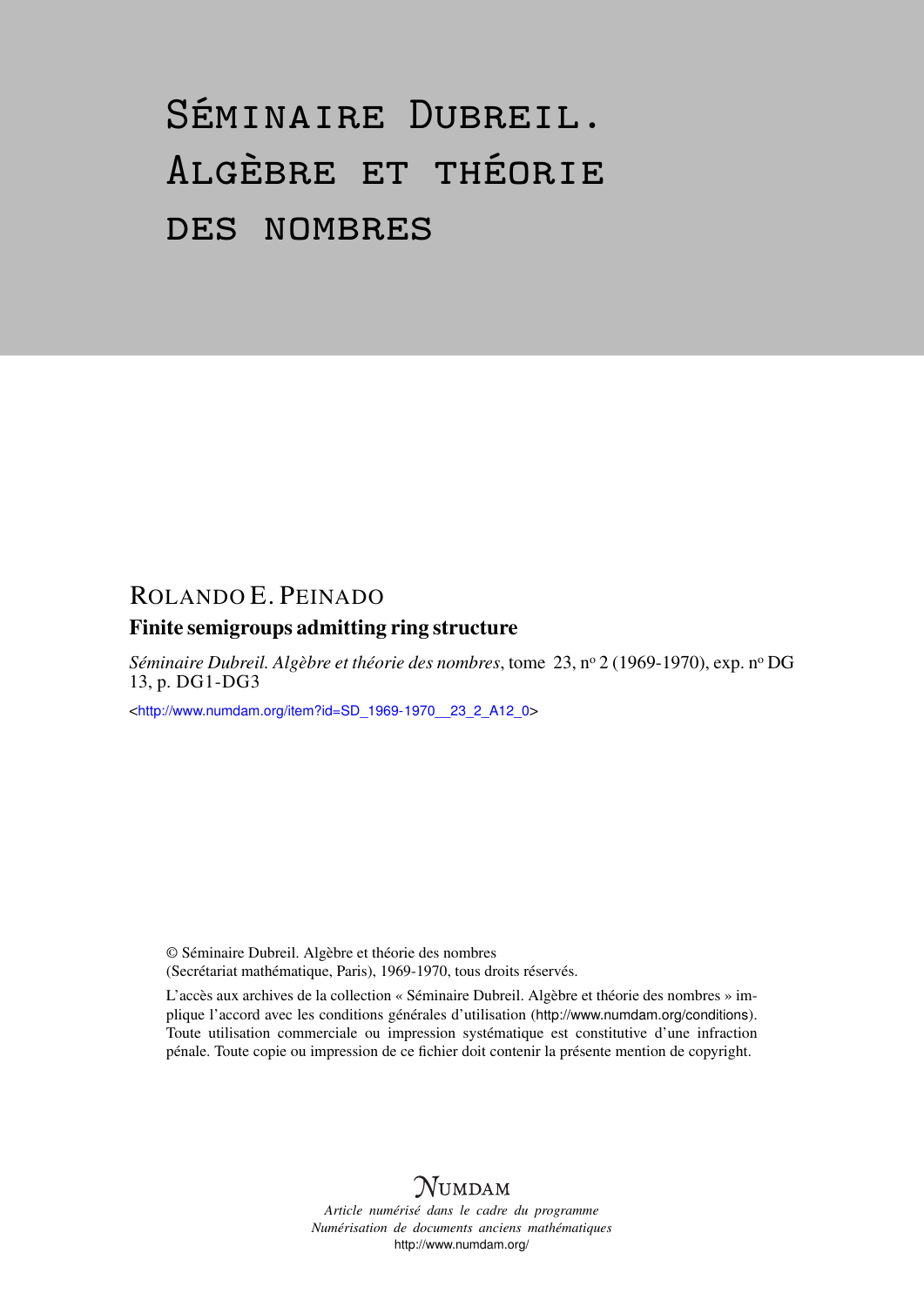Seminaire DUBREIL-PISOT (Algèbre et Théorie des nombres) 23e année, 1969/70 Demi-groupes,  $n^o$  13, 3 p.

### FINITE SEMIGROUPS ADMITTING RING STRUCTURE

by Rolando E. PEINADO

A semigroup S is said to admit a ring structure if 3 is isomorphic to the multiplicative structure of some (associative) ring R (in case S has no zero elements, we consider  $S^O$  ), where R belongs to a class of rings  $R$ , we call S an R-semigroup. It is clear that the class of R-semigroup is not empty since the multiplicative structure of any ring is such a semigroup. By considering left (right) zero semigroup with more than one element, it is clear that not all semigroups are R-semigroups. The problem of characterizing the class of all R-semigroups, where  $R$  is the class of all rings, was first formally stated by P. DUBREIL  $[1]$  and KOGALOVSKIJ in  $[2]$ , shows that it is impossible to give an axiomatic characterization of such class.

Here we proposed to give a brief account of results obtained by several people on the specific case of finite  $\alpha$ -semigroup. For a more complete survey of the general case (includes unique  $\alpha$ ddition R-semigroups) and a more complete bibliography, see R. E. PEINADO  $[3]$ , to appear in Semigroup Forum.

If S is a finite R-semigroup without zero ( $S^2$  admits a ring structure), and suppose R is a ring whose multiplicative structure is isomorphic to  $S^0$  . Then R has no zero divisors, and hence it is cancellative and being finite, it is a finite integral domain, and hence R a field, moreover it is a Galois field of order  $p^n$ . This implies that S has order  $p^{n} - 1$  and is a cyclic group. The converse is obvious.

THEOREM 1. - A finite semigroup S without zero is an R-semigroup if, and only if, S is a cyclic group of order  $p^{n} - 1$  for some prime p.

This theorem enables us to restrict our attention to finite semigroups with zero element and zero divisors. In considering finite R-semigroup, the following results are important.

THEOREM 2. - Let R be a finite ring of order n, where  
\n
$$
n = \prod p_i
$$
,  $i = 1$ , ..., k,  $t_i > 0$ .  
\nThen R is isomorphic to the direct sum of  $p_i$ -rings  $R_i$ ,  $i = 1$ , ..., k of  
\norder  $p_i$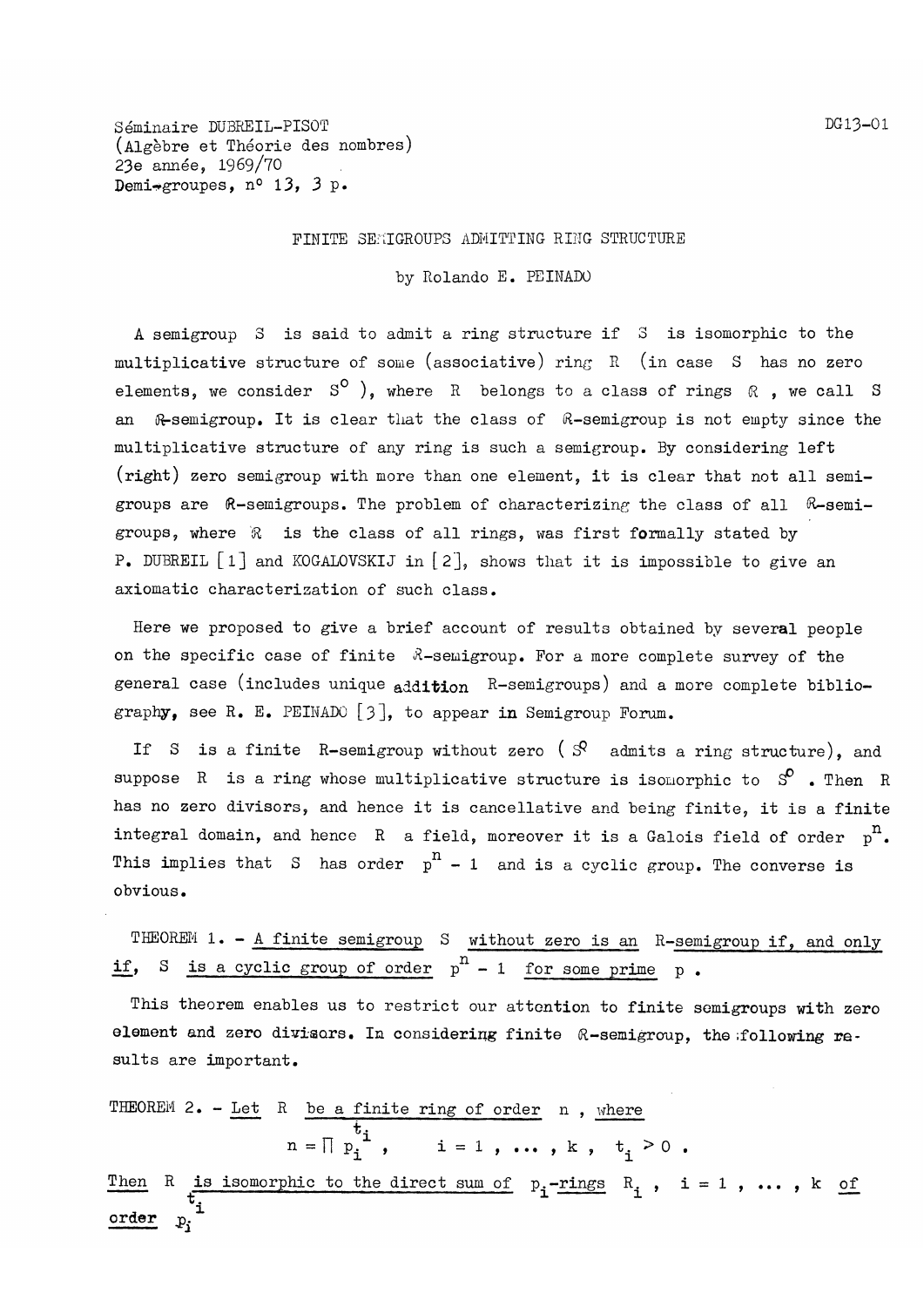THEOREM  $3. -$  Let S be a finite semigroup of order n,

$$
n = \prod_{i=1}^{t} , \quad i = 1, ..., k
$$

S is an  $\mathcal{R}$ -semigroup if, and only if, S is the direct sum of  $R$ -semigroups  $S_i$ , of order  $p_i^i$ , i = 1, ..., k.

THEOREM 4. - Let S be a finite oyone semigroup ; then S is an R-semigroup if, and only if, S is of order 1 or 2 .

If  $n = p$ , a prime number, then there exists two non-isomorphic rings of order p . The ring with trivial multiplication, all products igual to zero and the Galois field of order p.

THEOREM 5. - A finite semigroup S with zero of order p, a primer number, is an R-semigroup if, and only if, S is a cyclic group with zero or a zero semigroup

COROLLARY. - A finite semigroup S with zero, of square-free order is an **R-semigroup if, and only if,** S is a direct product of zero semigroups and/or cyclic groups with zero.

THEOREM 6. - A finitely generated commutative semigroup S is an R-semigroup if, and only if, S is finite.

THEOREM 7. - A finite R-semigroup of cube-free order is commutative.

For the integers modulo n,  $Z_n$ , we can obtain the following interesting result.

THEOREM 8. - Let  $\overline{z}_{pt} = z_{pt} - \{0\}$ . Then the multiplicative semigroup  $\overline{z}_{pt}$ contains a subgroup  $G(p^{\circ})$  isomorphic to  $\overline{Z}_p$ , given by  $G(p^{\circ}) = \langle X \rangle_t$ , where, for the prime  $p \neq 2$  and  $t > 1$ ,

$$
x_{p^t} = x_{p^{t-1}}
$$
 (modulo  $p^{t-1}$ )

and

$$
\left(x_{p}\right)^{\frac{p-1}{2}} \equiv p^{t} - 1 \pmod{p^{t}},
$$

for  $p = 2$ ,  $G(2^t) = \langle 1 \rangle$ ,<br>for  $t = 1$ ,  $G(p) = \overline{Z}_p$ .